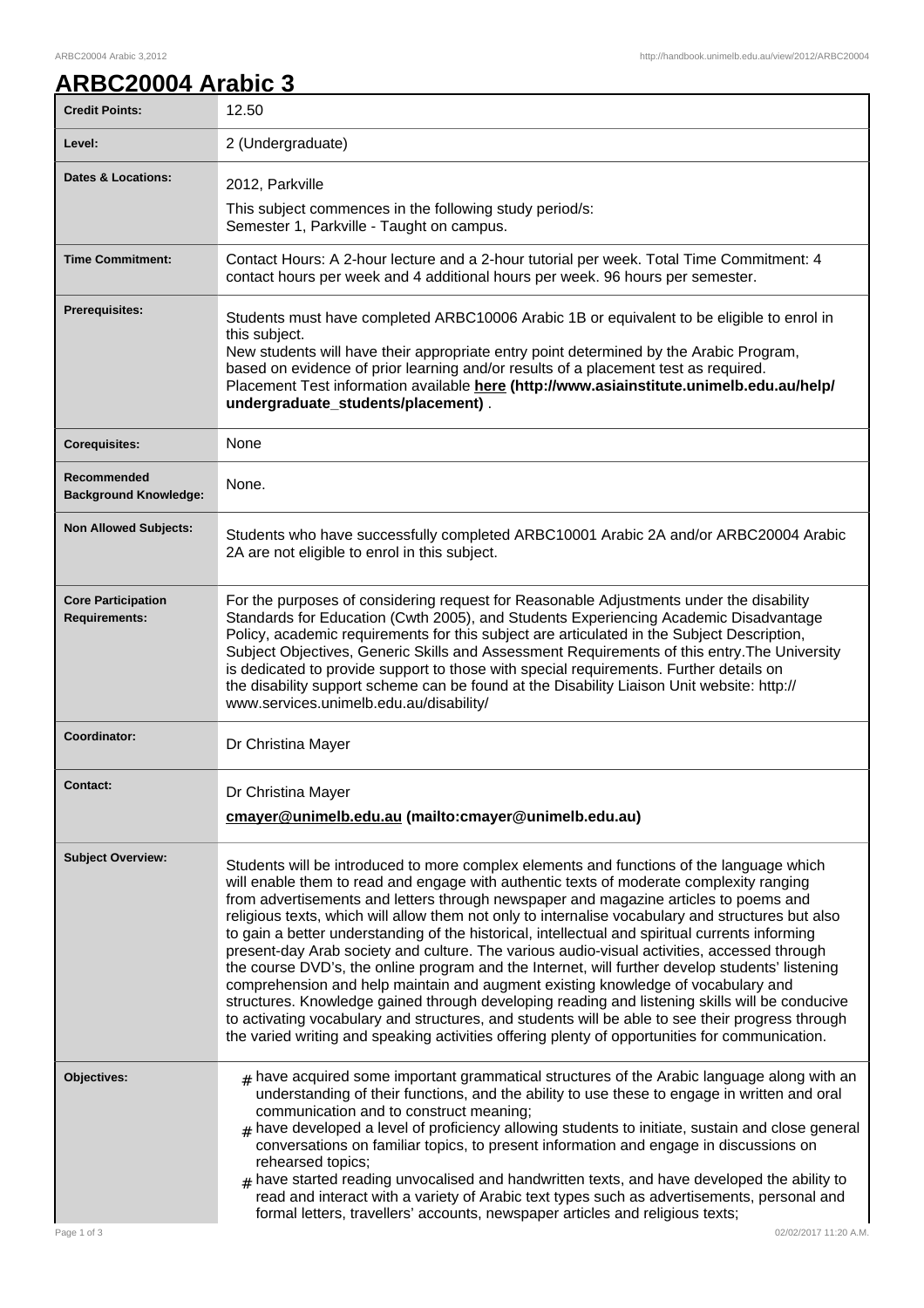|                                                          | $#$ have developed the ability to produce personal and informative texts by writing accounts<br>of personal experiences, personal and formal letters, descriptions and biographies of<br>moderate complexity;<br>$_{\#}$ have learnt about some modern and historical cultural issues and trends in the Arab world<br>and about the work and achievements of some Arab poets, writers and thinkers.                                                                                                                                                                                                                                                                                                                                                                                                                                                                   |
|----------------------------------------------------------|-----------------------------------------------------------------------------------------------------------------------------------------------------------------------------------------------------------------------------------------------------------------------------------------------------------------------------------------------------------------------------------------------------------------------------------------------------------------------------------------------------------------------------------------------------------------------------------------------------------------------------------------------------------------------------------------------------------------------------------------------------------------------------------------------------------------------------------------------------------------------|
| <b>Assessment:</b>                                       | Continuous homework assessment (8 pieces of written assignments) (throughout the semester)<br>15%, reflective journal entries (8 pieces of 80~100 words each) (throughout the semester) 5%,<br>continuous oral assessment (throughout the semester) 20%, a 1-hour mid-semester written<br>test (during the middle of semester) 15%, 10-minute oral examination (during the examination<br>period) 15% and a 2-hour written examination (during the examination period) 30%. Class<br>attendance is required for this subject; if you do not attend a minimum of 80% of classes without<br>an approved exemption you will not be eligible for a pass in this subject. Assessment submitted<br>late without an approved extension will be penalised at 10% per day. In-class tasks missed<br>without approval will not be marked.                                       |
| <b>Prescribed Texts:</b>                                 | Brustad, K., Al-Batal, M. & Al-Tonsi, A., Al-Kitaab fii Tacallum al-cArabiyya with DVDs. A<br>Textbook for Beginning Arabic. Part 1. Washington, D. C.: Georgetown University Press.                                                                                                                                                                                                                                                                                                                                                                                                                                                                                                                                                                                                                                                                                  |
| <b>Recommended Texts:</b>                                | None.                                                                                                                                                                                                                                                                                                                                                                                                                                                                                                                                                                                                                                                                                                                                                                                                                                                                 |
| <b>Breadth Options:</b>                                  | This subject potentially can be taken as a breadth subject component for the following courses:<br>Bachelor of Biomedicine (https://handbook.unimelb.edu.au/view/2012/B-BMED)<br>#<br>Bachelor of Commerce (https://handbook.unimelb.edu.au/view/2012/B-COM)<br>#<br>Bachelor of Environments (https://handbook.unimelb.edu.au/view/2012/B-ENVS)<br>#<br>Bachelor of Music (https://handbook.unimelb.edu.au/view/2012/B-MUS)<br>#<br>Bachelor of Science (https://handbook.unimelb.edu.au/view/2012/B-SCI)<br>#<br>Bachelor of Engineering (https://handbook.unimelb.edu.au/view/2012/B-ENG)<br>#<br>You should visit learn more about breadth subjects (http://breadth.unimelb.edu.au/<br>breadth/info/index.html) and read the breadth requirements for your degree, and should<br>discuss your choice with your student adviser, before deciding on your subjects. |
| <b>Fees Information:</b>                                 | Subject EFTSL, Level, Discipline & Census Date, http://enrolment.unimelb.edu.au/fees                                                                                                                                                                                                                                                                                                                                                                                                                                                                                                                                                                                                                                                                                                                                                                                  |
| <b>Generic Skills:</b>                                   | $#$ be able to appreciate the role of cultural traditions in the contemporary world;<br>$_{\#}$ deploy alternative styles of learning to interact with a different communicative and cultural<br>system;<br>learn to build on studied structures to engage with unfamiliar material;<br>#<br>learn basic research skills and the use of a variety of sources and reference materials;<br>#<br>give attention to detail through assignment preparation and writing;<br>#<br>develop time management and planning skills through managing and organising workloads<br>#<br>for assignment completion;<br>develop public speaking skills through group and class discussions and presentations;<br>#<br>develop reflective thinking through writing reflective journal entries.                                                                                          |
| Notes:                                                   | New students will have their appropriate entry point determined by the Arabic Program,<br>based on evidence of prior learning and/or results of a placement test as required.<br>Placement Test information available here (http://www.asiainstitute.unimelb.edu.au/help/<br>undergraduate_students/placement).<br>Information on the Language Curriculum Reform is available here (http://arts.unimelb.edu.au/<br>$lcr/$ ).                                                                                                                                                                                                                                                                                                                                                                                                                                          |
| <b>Related Course(s):</b>                                | Diploma in Modern Languages (Arabic Studies)                                                                                                                                                                                                                                                                                                                                                                                                                                                                                                                                                                                                                                                                                                                                                                                                                          |
| <b>Related Majors/Minors/</b><br><b>Specialisations:</b> | Arabic<br>Arabic<br>Arabic<br>Arabic Studies Major                                                                                                                                                                                                                                                                                                                                                                                                                                                                                                                                                                                                                                                                                                                                                                                                                    |